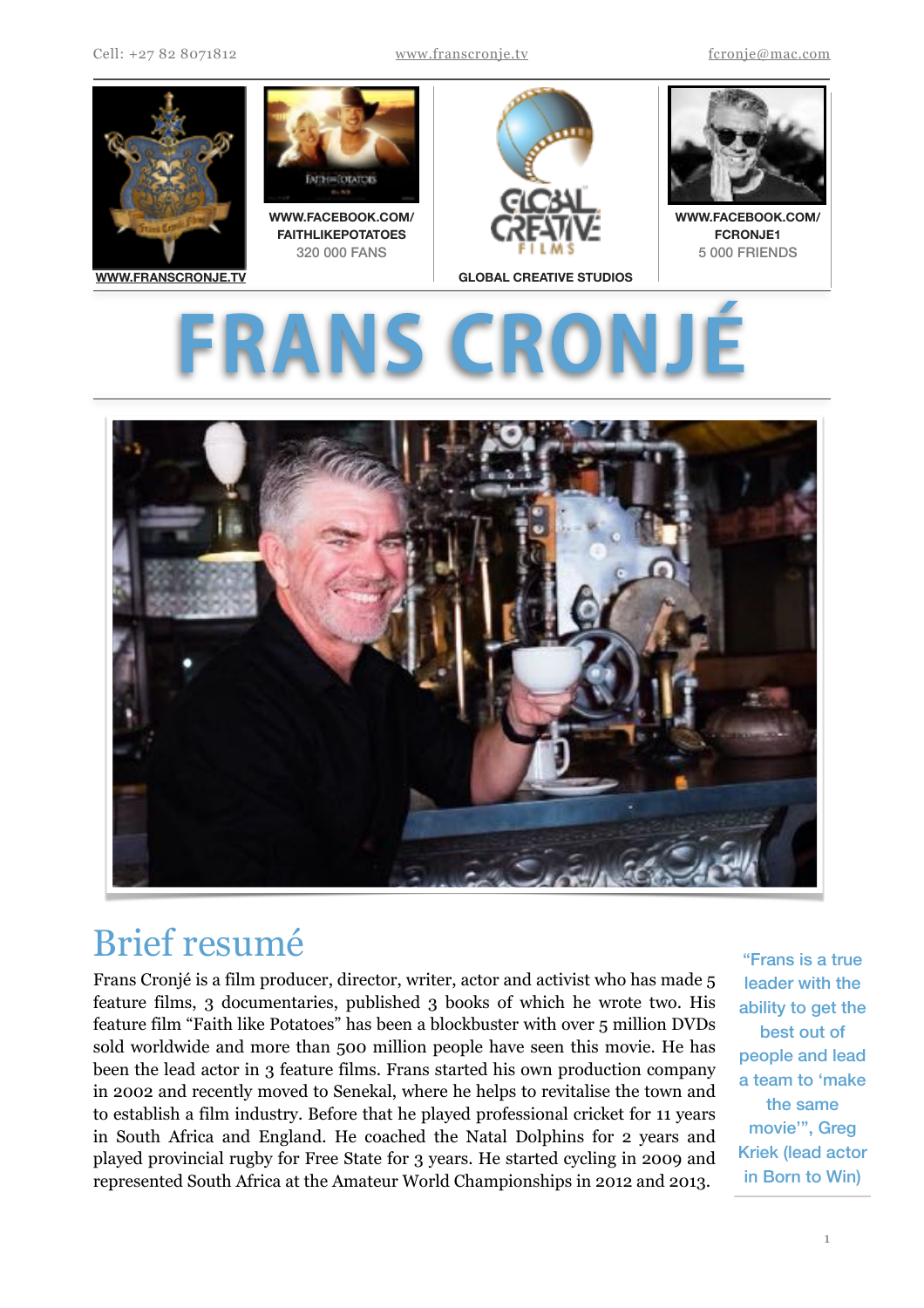# Description and Experience

Frans is a charismatic leader who describes himself as a dreamer with passion. His life calling is telling inspirational stories, especially when the stories also portray some truths about God. Apart from writing, directing, producing and acting, he is a very experienced public speaker who has spoken at hundreds of churches, schools, breakfast meetings and dinners around the world. He was also a cricket and rugby commentator on Supersport for a few years at the end of his cricket career.

Frans is the international sales agent for all his films and his experience includes:

# **Committee member of the Senekal Matwabang Community Forum (Current) and Setsoto Service Delivery Forum**

Frans moved to Senekal, Free State in January 2021 and has been involved in successfully rebuilding the town and district. He also serves on the Management Committee of the newly formed Setsoto Service Delivery Forum that is registered in the October 2021 local elections.

# **The Threatened Miracle of South Africa's Democracy (2021) (Producer)**

A 90-minute documentary based on Michael Cassidy's book "A Witness Forever" about the 1994 election and the parallels to the crisis that South Africa is facing today.

# **The Roar (2018) (Writer, Director, Producer, Lead Actor)**

Writer, Director, Producer and one of the Lead Actors as "Ranger" in this adventure drama. Louise, a talented singer from South Africa, is on a journey to discover her God given purpose. She thinks she needs to be a Broadway star, but her father wants her to get married and live on his game reserve in Africa.

# **Discover your Purpose / Ontdek jou lewensdoel (2017) (Author)**

Author of this book helping people to discover their purpose in life. The book is published and distributed by Carpe Diem Media.

# **Khumbula - I will remember (2015) (Lead Actor)**

Playing the lead actor as "James", an ex-special forces soldier, now game ranger whose son is kidnapped by rhino poachers and he has to save his son's life. An action film, with nature conservation themes.

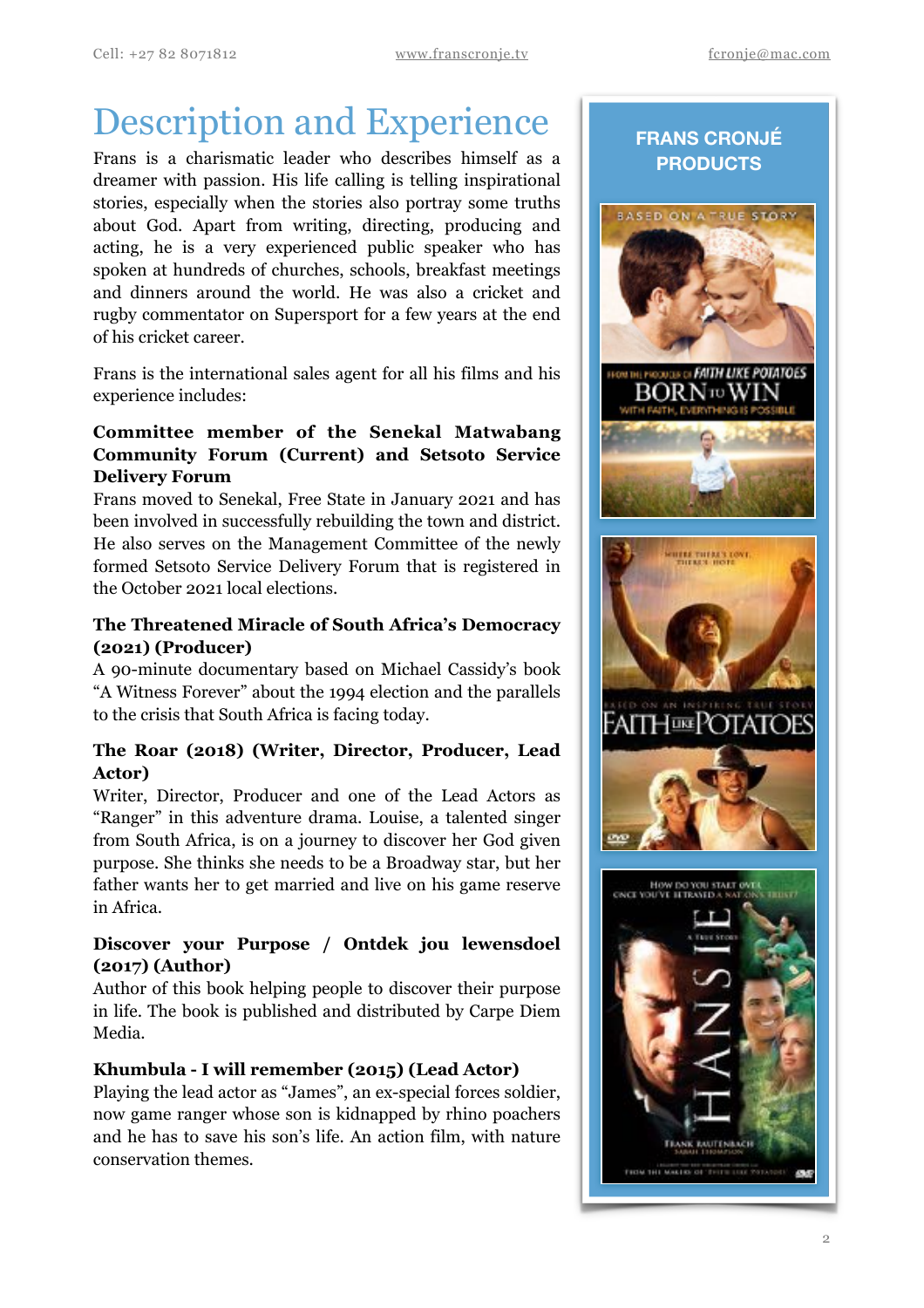#### **Born to Win (2014) (Director, Writer, Co-Producer)**

Writer, director and co-producer of this award-winning feature film that was released in South African cinemas in 2014. Born to Win was released by Lionsgate in North America. It has won Best Feature Film at the 2015 Sabaoth International Film Festival in Milan, Italy. And it won Best Evangelistic Film at the ICVM 2015 in Orlando, USA.

### **Baroudeur (2012) (Producer, Co-director & Writer, Actor)**

Producer, lead actor, co-director and co-writer of this feature film that was released in South Africa and the USA on DVD and it's been broadcast worldwide on digital platforms and television. Also known as Breakaway.

#### **Destined to Win (2009) (Author)**

Authored and self published Destined to Win. The book features life lessons learnt from the first two feature films that Frans produced. His company also published 3 other books (all three were best sellers), namely "The Hansie Cronje Story, An authorised biography" (2005), "The Choice" (2006), "Meisie van Nagel" The Sonja Herholdt biography (2007).

#### **HANSIE (2008) (Producer, Writer)**

Producer and writer for the Hansie Movie (released 2008). The funders on the Hansie Movie ran into difficulty during production, due to the recession and that made the Hansie Movie a very difficult movie to complete and distribute, but Frans still completed an excellent quality movie that has been released around the world.

#### **African distributor for American films**

Frans is the African distributor for various American films, such as **Amazing Grace, Victor, 6 Below and Greater**.

#### **Faith like Potatoes (2006) (Producer)**

Producer and sales agent for Faith like Potatoes, as well as assistant writer. Faith like Potatoes has sold over 4 million DVDs to date in more than 17 languages and continues to inspire people all over the world. The list of awards won is too long to mention here. Over 500 million people have seen the movie.

#### **Previous work experience**

Frans has a degree in Physiotherapy and played provincial rugby for the Free State from 1989-91 and played professional cricket in South Africa and England from 1992-1997. He was also the head coach of the Natal Dolphins from 1997-1999.